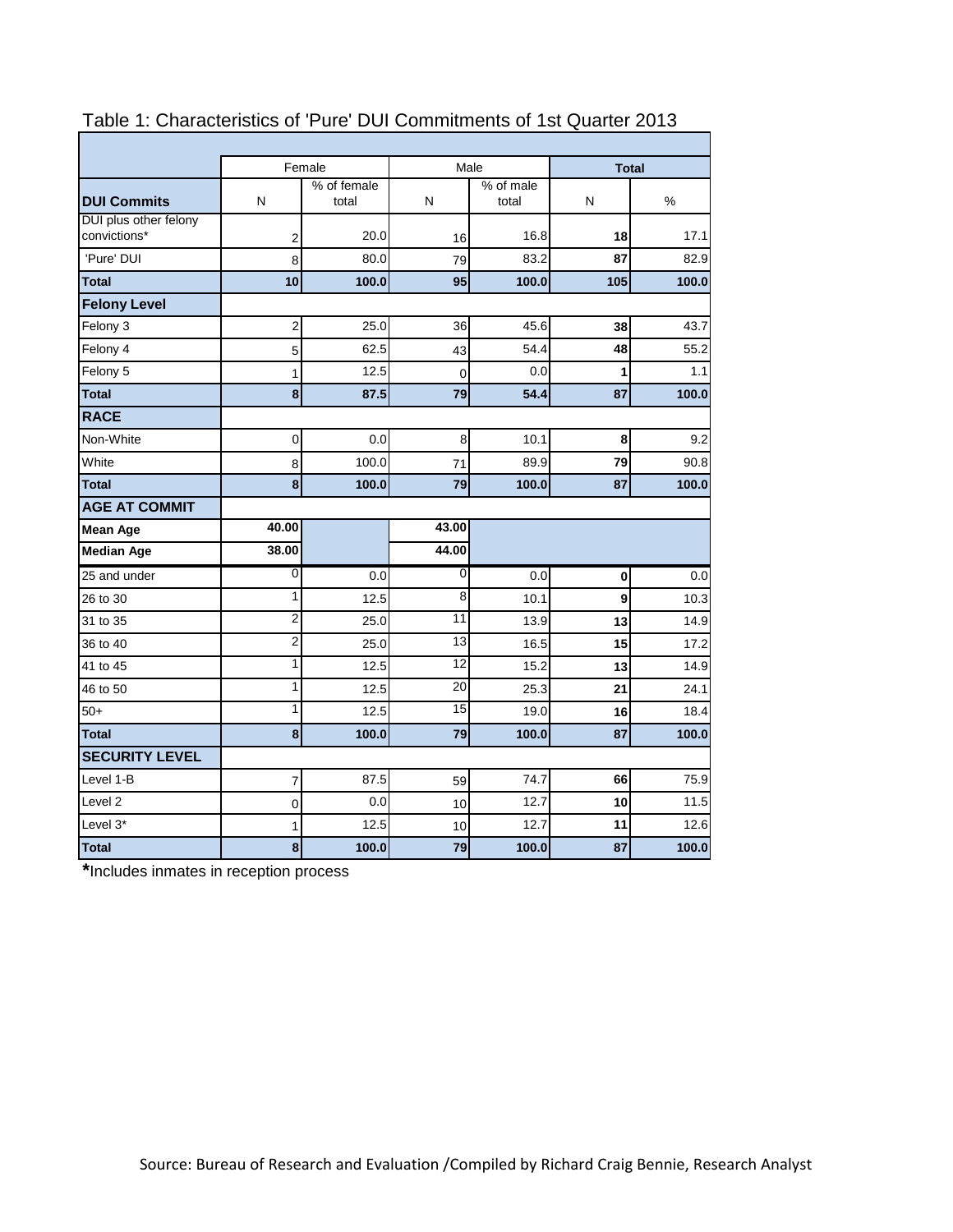|                                               |                | Female               |                | Male               |                         | <b>Total</b> |  |  |
|-----------------------------------------------|----------------|----------------------|----------------|--------------------|-------------------------|--------------|--|--|
| 'Pure' DUIs by County of<br><b>Commitment</b> | N              | % of female<br>total | N              | % of male<br>total | N                       | $\%$         |  |  |
| <b>BUTLER</b>                                 | 1              | 12.5                 | 2              | 2.5                | $\overline{\mathbf{3}}$ | 3.4          |  |  |
| <b>CLERMONT</b>                               | 1              | 12.5                 | 3              | 3.8                | 4                       | 4.6          |  |  |
| <b>CUYAHOGA</b>                               | 1              | 12.5                 | 6              | 7.6                | $\mathbf{z}$            | 8.0          |  |  |
| <b>FRANKLIN</b>                               | 0              | 0.0                  | $\,6$          | 7.6                | $6 \mid$                | 6.9          |  |  |
| <b>HAMILTON</b>                               | 0              | 0.0                  | $\mathbf 5$    | 6.3                | 5 <sup>1</sup>          | 5.7          |  |  |
| LAKE                                          | 0              | 0.0                  | $\overline{2}$ | 2.5                | $\mathbf{2}$            | 2.3          |  |  |
| <b>LORAIN</b>                                 | 1              | 12.5                 | 5              | 6.3                | $6 \mid$                | 6.9          |  |  |
| <b>PORTAGE</b>                                | 0              | 0.0                  | 4              | 5.1                | 4                       | 4.6          |  |  |
| <b>STARK</b>                                  | 0              | 0.0                  | 9              | 11.4               | 9                       | 10.3         |  |  |
| <b>SUMMIT</b>                                 | $\overline{2}$ | 25.0                 | 1              | 1.3                | $\overline{\mathbf{3}}$ | 3.4          |  |  |
| <b>ALL OTHERS</b>                             | $\overline{c}$ | 25.0                 | 36             | 45.6               | 38                      | 43.7         |  |  |
| <b>Total</b>                                  | 8              | 87.5                 | 79             | 100.0              | 87                      | 100.0        |  |  |
| 'Pure' DUIs by Current<br><b>Status</b>       |                |                      |                |                    |                         |              |  |  |
| New Admission from Court                      | $\mathbf 0$    | 0.0                  | 17             | 21.5               | 17                      | 19.5         |  |  |
| Admin, Transfer                               | 5              | 62.5                 | 51             | 64.6               | 56                      | 64.4         |  |  |
| <b>Returned AWL</b>                           | 3              | 37.5                 | 4              | 5.1                | 7                       | 8.0          |  |  |
| New Admission-Comm Cntrl Viol                 | $\mathbf{0}$   | 0.0                  | $\overline{2}$ | 2.5                | $\mathbf{2}$            | 2.3          |  |  |
| Out to Court                                  | 0              | 0.0                  | 1              | 1.3                | $\mathbf{1}$            | 1.1          |  |  |
| <b>Judicial Release</b>                       | 0              | 0.0                  | $\mathbf{1}$   | 1.3                | $\mathbf{1}$            | 1.1          |  |  |
| <b>IPP</b>                                    | 0              | 0.0                  | 1              | 1.3                | 1                       | 1.1          |  |  |
| <b>Community Control</b>                      | 0              | 0.0                  | 1              | 1.3                | $\mathbf{1}$            | 1.1          |  |  |
| Expiration of Stated Term (no<br>PRC)         | $\overline{0}$ | 0.0                  | 1              | 1.3                | 1                       | 1.1          |  |  |
| <b>Total</b>                                  | 8              | 100.0                | 79             | 100.0              | 87                      | 100.0        |  |  |

## Table 2: Characteristics of 'Pure' DUI Commitments of 1st Quarter 2013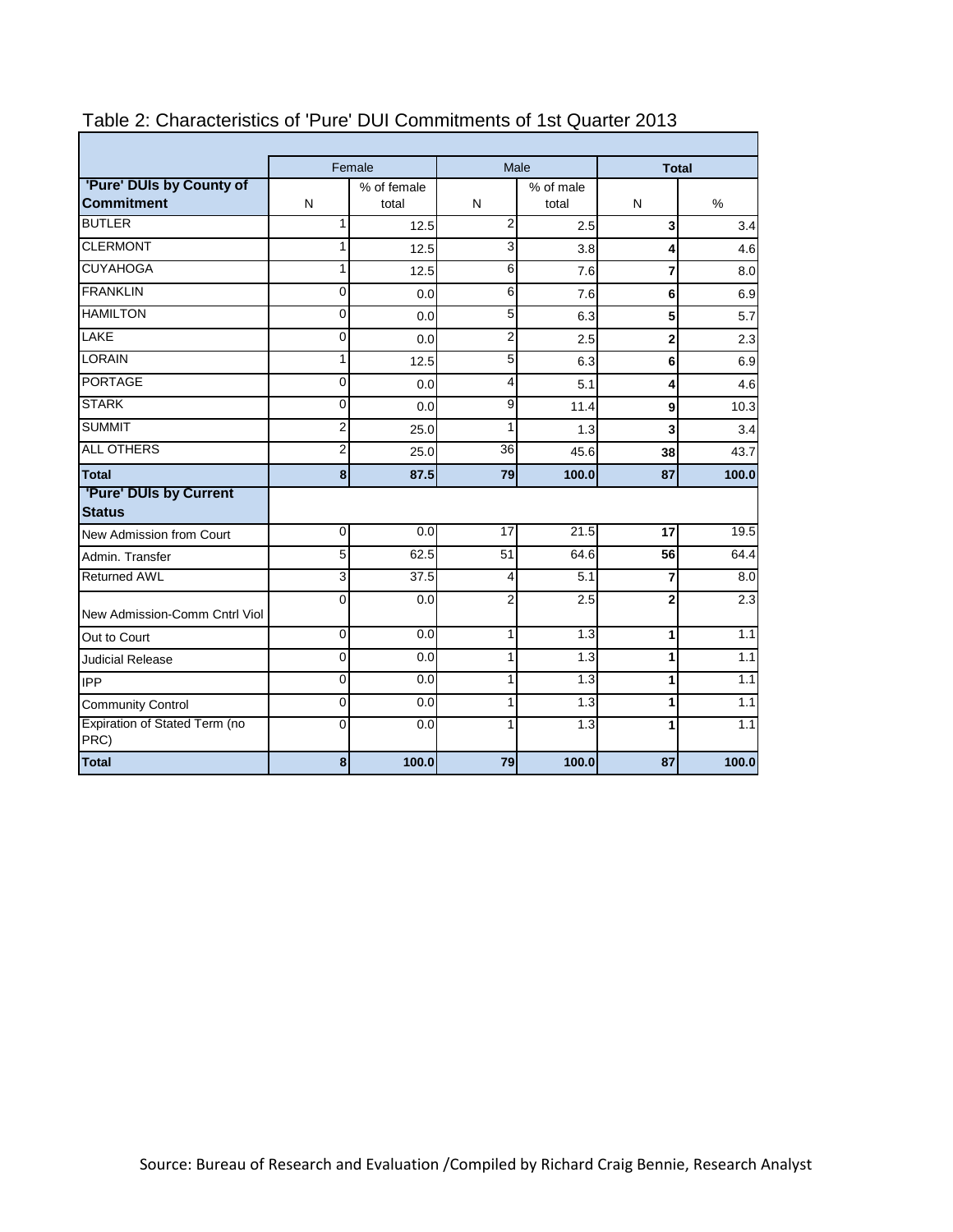| 'Pure' DUIs by Sentence In                                  |                |        | Male            |       |                         |       |  |
|-------------------------------------------------------------|----------------|--------|-----------------|-------|-------------------------|-------|--|
| <b>Months</b>                                               |                | Female |                 |       | <b>Total</b>            |       |  |
| <b>Mean Sentence</b>                                        | 23.00          |        | 32.00           |       |                         |       |  |
| <b>Median Sentence</b>                                      | 25.00          |        | 24.00           |       |                         |       |  |
| 1TO3                                                        | $\overline{0}$ | 0.0    | 4               | 5.1   | 4                       | 4.6   |  |
| 4 TO 6                                                      | 1              | 12.5   | 3               | 3.8   | 4                       | 4.6   |  |
| 7 TO 11                                                     | 0              | 0.0    | 3               | 3.8   | $\overline{\mathbf{3}}$ | 3.4   |  |
| 12                                                          | 1              | 12.5   | $\overline{7}$  | 8.9   | 8                       | 9.2   |  |
| 13 TO 17                                                    | 0              | 0.0    | $\overline{2}$  | 2.5   | $\mathbf{z}$            | 2.3   |  |
| 18                                                          | 1              | 12.5   | 8               | 10.1  | $\mathbf{g}$            | 10.3  |  |
| 19 TO 24                                                    | 1              | 12.5   | $\overline{27}$ | 34.2  | 28                      | 32.2  |  |
| 25 TO 30                                                    | 3              | 37.5   | 9               | 11.4  | 12                      | 13.8  |  |
| 31 TO 35                                                    | $\mathbf{0}$   | 0.0    | $\mathbf 0$     | 0.0   | $\mathbf{0}$            | 0.0   |  |
| $\overline{36}$                                             | 0              | 0.0    | 3               | 3.8   | $\mathbf{3}$            | 3.4   |  |
| 37 TO 47                                                    | 0              | 0.0    | 1               | 1.3   | $\mathbf{1}$            | 1.1   |  |
| 48 TO 59                                                    | 0              | 0.0    | 5               | 6.3   | 5 <sup>1</sup>          | 5.7   |  |
| $60+$                                                       | 1              | 12.5   | 7               | 8.9   | 8                       | 9.2   |  |
| <b>Total</b>                                                | $\bf{8}$       | 100.0  | 79              | 100.0 | 87                      | 100.0 |  |
| <b>PRIOR INCARCERATIONS</b><br>(includes all offense types) |                |        |                 |       |                         |       |  |
| None                                                        | 6              | 75.0   | 38              | 48.1  | 44                      | 50.6  |  |
| One                                                         | $\overline{2}$ | 25.0   | 14              | 17.7  | 16 <sup>1</sup>         | 18.4  |  |
| Two                                                         | $\Omega$       | 0.0    | $\overline{13}$ | 16.5  | 13                      | 14.9  |  |
| Three or more                                               | $\overline{0}$ | 0.0    | 14              | 17.7  | 14                      | 16.1  |  |
| <b>Total</b>                                                | 8              | 100.0  | 79              | 100.0 | 87                      | 100.0 |  |

# Table 3: Characteristics of 'Pure' DUI Commitments of 1st Quarter 2013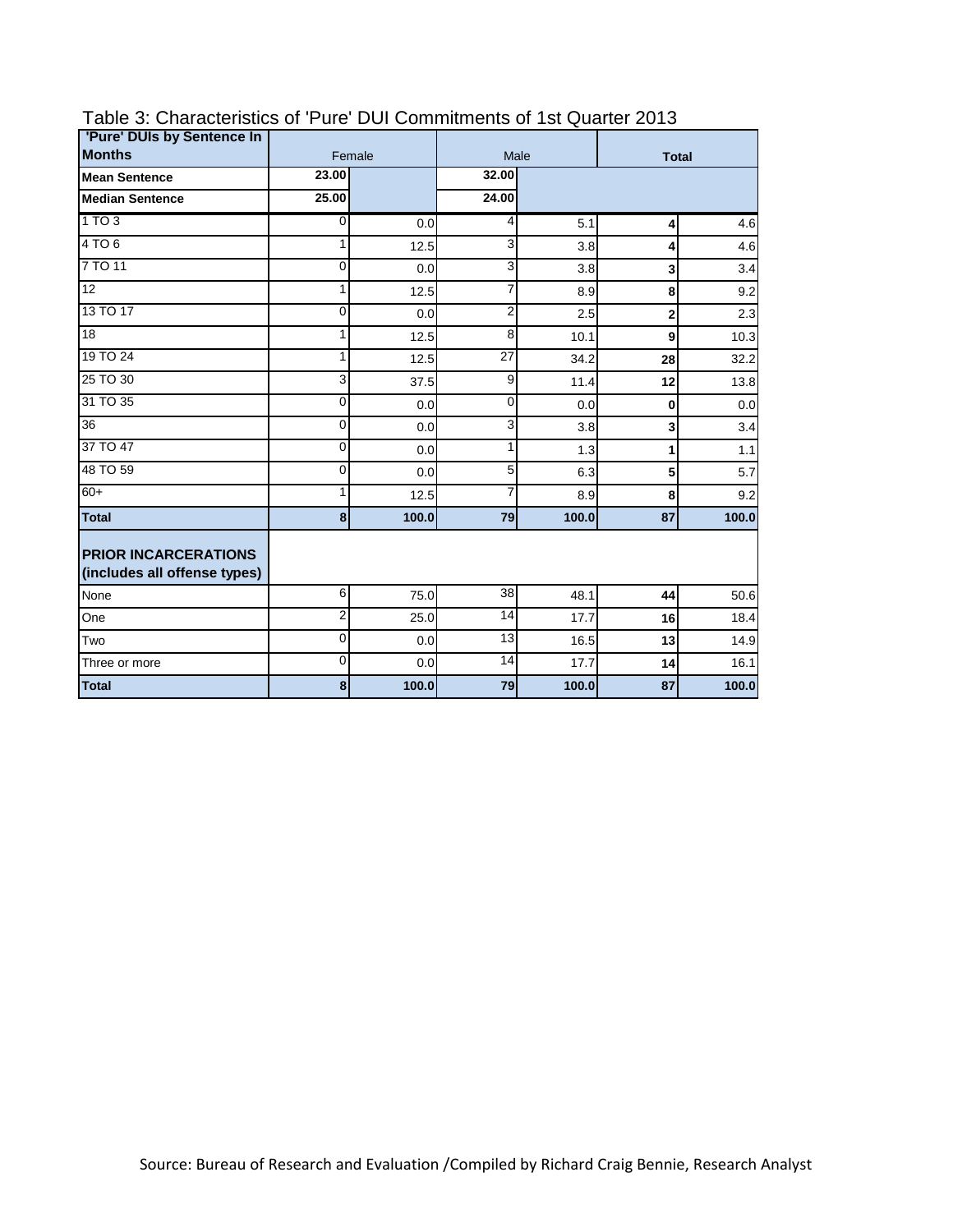| <b>'Pure' DUIs Currently</b><br><b>Incarcerated by Parent</b> |             |       |          |       |              |       |  |
|---------------------------------------------------------------|-------------|-------|----------|-------|--------------|-------|--|
| Institution*                                                  | Female      |       |          | Male  | <b>Total</b> |       |  |
| LOCI                                                          | 0           | 0.0   | 5        | 6.3   | 5            | 5.7   |  |
| <b>MANCI</b>                                                  | 0           | 0.0   | 4        | 5.1   | 4            | 4.6   |  |
| <b>LECI</b>                                                   | 0           | 0.0   |          | 1.3   |              | 1.1   |  |
| <b>ORW</b>                                                    | 8           | 100.0 | $\Omega$ | 0.0   | 8            | 9.2   |  |
| SCI                                                           | 0           | 0.0   |          | 1.3   |              | $1.1$ |  |
| PCI                                                           | 0           | 0.0   | 3        | 3.8   | 3            | 3.4   |  |
| <b>MACI</b>                                                   | 0           | 0.0   | 11       | 13.9  | 11           | 12.6  |  |
| <b>CRC</b>                                                    | 0           | 0.0   | 10       | 12.7  | 10           | 11.5  |  |
| GCI                                                           | 0           | 0.0   |          | 1.3   |              | 1.1   |  |
| <b>LORCI</b>                                                  | 0           | 0.0   | 15       | 19.0  | 15           | 17.2  |  |
| <b>BECI</b>                                                   | 0           | 0.0   | 6        | 7.6   | 6            | 6.9   |  |
| <b>NCCI</b>                                                   | 0           | 0.0   | 12       | 15.2  | 12           | 13.8  |  |
| <b>RICI</b>                                                   | 0           | 0.0   | 5        | 6.3   | 5            | 5.7   |  |
| $\overline{NCI}$                                              | 0           | 0.0   |          | 1.3   |              | 1.1   |  |
| <b>LAKE ERIE</b>                                              | $\mathbf 0$ | 0.0   | 4        | 5.1   | 4            | 4.6   |  |
| <b>Total</b>                                                  | 8           | 100.0 | 79       | 100.0 | 87           | 100.0 |  |

#### Table 4: Characteristics of 'Pure' DUI Commitments of 1st Quarter 2013

\*Includes inmates out to court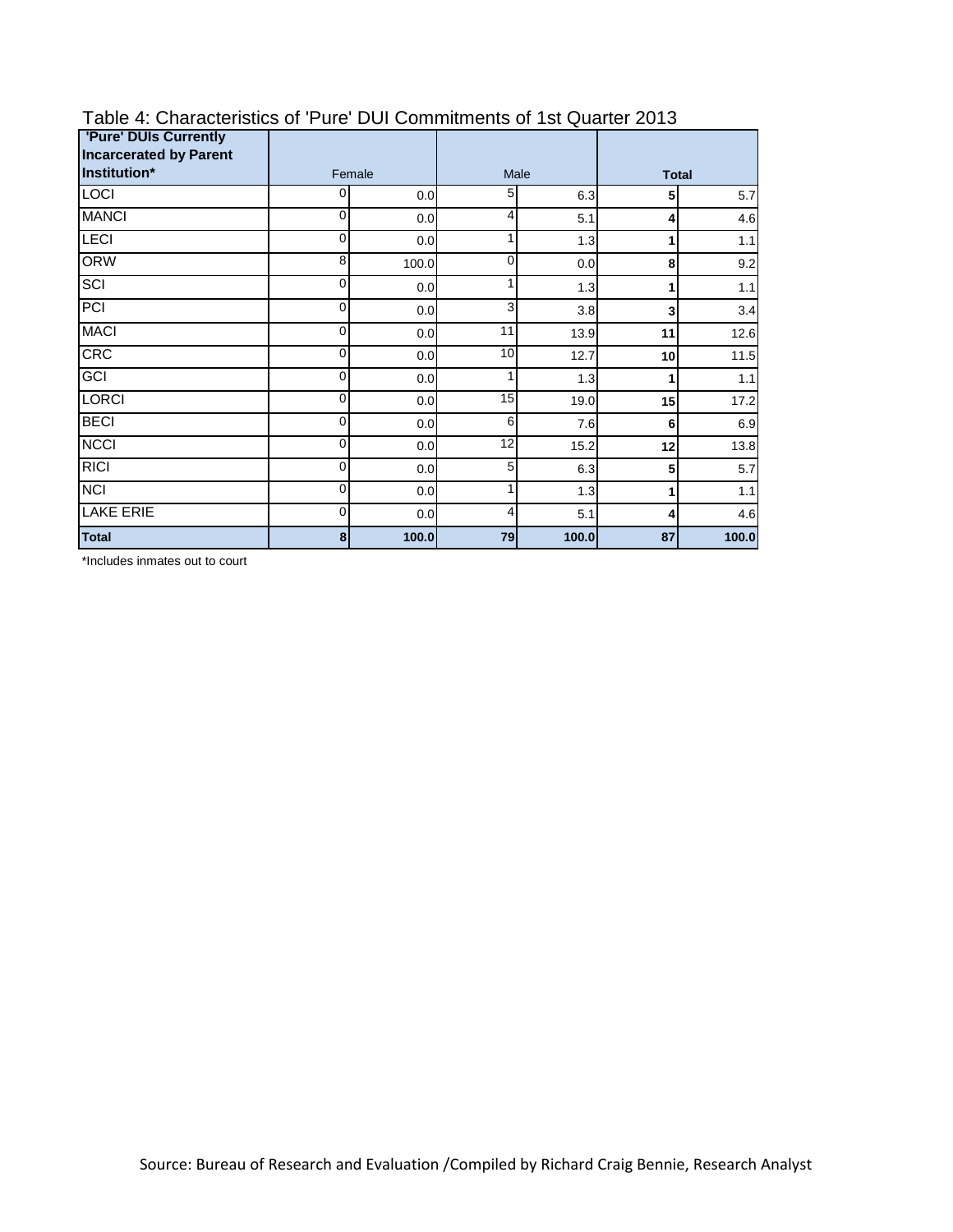| <b>STATUS TYPE OF 'PURE' DUI OFFENDERS</b>                   |                                             |                   |                |                     |                |               |                |      |                 |
|--------------------------------------------------------------|---------------------------------------------|-------------------|----------------|---------------------|----------------|---------------|----------------|------|-----------------|
| <b>SELECTED VARIABLES</b>                                    | Admin, Transfer<br>New Admission from Court |                   |                | <b>Returned AWL</b> |                | Other**       |                |      |                 |
| <b>RACE</b>                                                  | $\mathsf{N}$                                | $\%$              | $\overline{N}$ | $\%$                | $\overline{N}$ | $\%$          | $\overline{N}$ | $\%$ | <b>Total</b>    |
| White                                                        | 16                                          | 20.3              | 50             | 63.3                | 6              | 7.6           | $\overline{7}$ | 8.9  | 79              |
| Non-White                                                    |                                             | 12.5              | 6              | 75.0                |                | 12.5          | 0              | 0.0  | 8               |
| <b>TOTAL</b>                                                 | 17                                          | 19.5              | 56             | 64.4                | $\overline{7}$ | 8.0           | 7              | 8.0  | 87              |
| <b>GENDER</b>                                                | N                                           | $\frac{9}{6}$     | $\overline{N}$ | %                   | $\overline{N}$ | $\%$          |                |      |                 |
| Female                                                       | $\Omega$                                    | 0.0               | 5              | 62.5                | 3              | 37.5          | $\Omega$       | 0.0  | 8               |
| Male                                                         | 17                                          | 21.5              | 51             | 64.6                | 4              | 5.1           | 7              | 8.9  | 79              |
| <b>TOTAL</b>                                                 | 17                                          | 19.5              | 56             | 64.4                | 7              | 8.0           | $\overline{7}$ | 8.0  | $\overline{87}$ |
| <b>COMMIT COUNTY</b>                                         | N                                           | $\%$              | $\overline{N}$ | %                   | N              | $\%$          |                |      |                 |
| Major Urban*                                                 | 6                                           | 17.1              | 24             | 68.6                | 3              | 8.6           | $\overline{2}$ | 3.8  | 35              |
| All Others                                                   | 11                                          | 21.2              | 32             | 61.5                | 4              | 7.7           | 5 <sup>1</sup> | 9.6  | 52              |
| <b>TOTAL</b>                                                 | 17                                          | $\overline{19.5}$ | 56             | 64.4                | $\overline{7}$ | 8.0           | $\overline{7}$ | 8.0  | 87              |
| <b>PRIORS INCARCERATIONS</b><br>(includes all offense types) | $\overline{N}$                              | $\frac{9}{6}$     | $\mathbf N$    | $\frac{9}{6}$       | N              | $\frac{9}{6}$ |                |      |                 |
| None                                                         | 8                                           | 18.2              | 27             | 61.4                | 6              | 13.6          | 3              | 5.8  | 44              |
| One                                                          | 2                                           | 12.5              | 10             | 62.5                |                | 6.3           | $\overline{3}$ | 5.8  | 16              |
| Two                                                          | 3                                           | 23.1              | 9              | 69.2                | $\Omega$       | 0.0           | 1              | 1.9  | 13              |
| Three or More                                                | 4                                           | 28.6              | 10             | 71.4                | $\Omega$       | 0.0           | $\mathbf{0}$   | 0.0  | 14              |
| <b>TOTAL</b>                                                 | $\overline{17}$                             | 19.5              | 56             | 64.4                | $\overline{7}$ | 8.0           | $\overline{7}$ | 8.0  | 87              |
| <b>AGE</b>                                                   |                                             |                   |                |                     |                |               |                |      |                 |
| Mean                                                         | 43.00                                       |                   | 42.00          |                     | 46.00          |               | N/A            |      |                 |
| Median                                                       | 42.00                                       |                   | 44.00          |                     | 47.00          |               | N/A            |      |                 |
| <b>SENTENCE IN MONTHS</b>                                    |                                             |                   |                |                     |                |               |                |      |                 |
| Mean                                                         | 26.00                                       |                   | 23.00          |                     | 21.00          |               | N/A            |      |                 |
| Median                                                       | 24.00                                       |                   | 24.00          |                     | 24.00          |               | N/A            |      |                 |

## Table 5: Selected Variables by Status Type of 'Pure' DUI Offenders of 1st Quarter 2013

\*Cuyahoga, Franklin, Hamilton, Lucas, Montgomery, Stark and Summit

\*\* Includes returned violators, expiration of stated term, 'out to court' actions, and judicial release hearings.